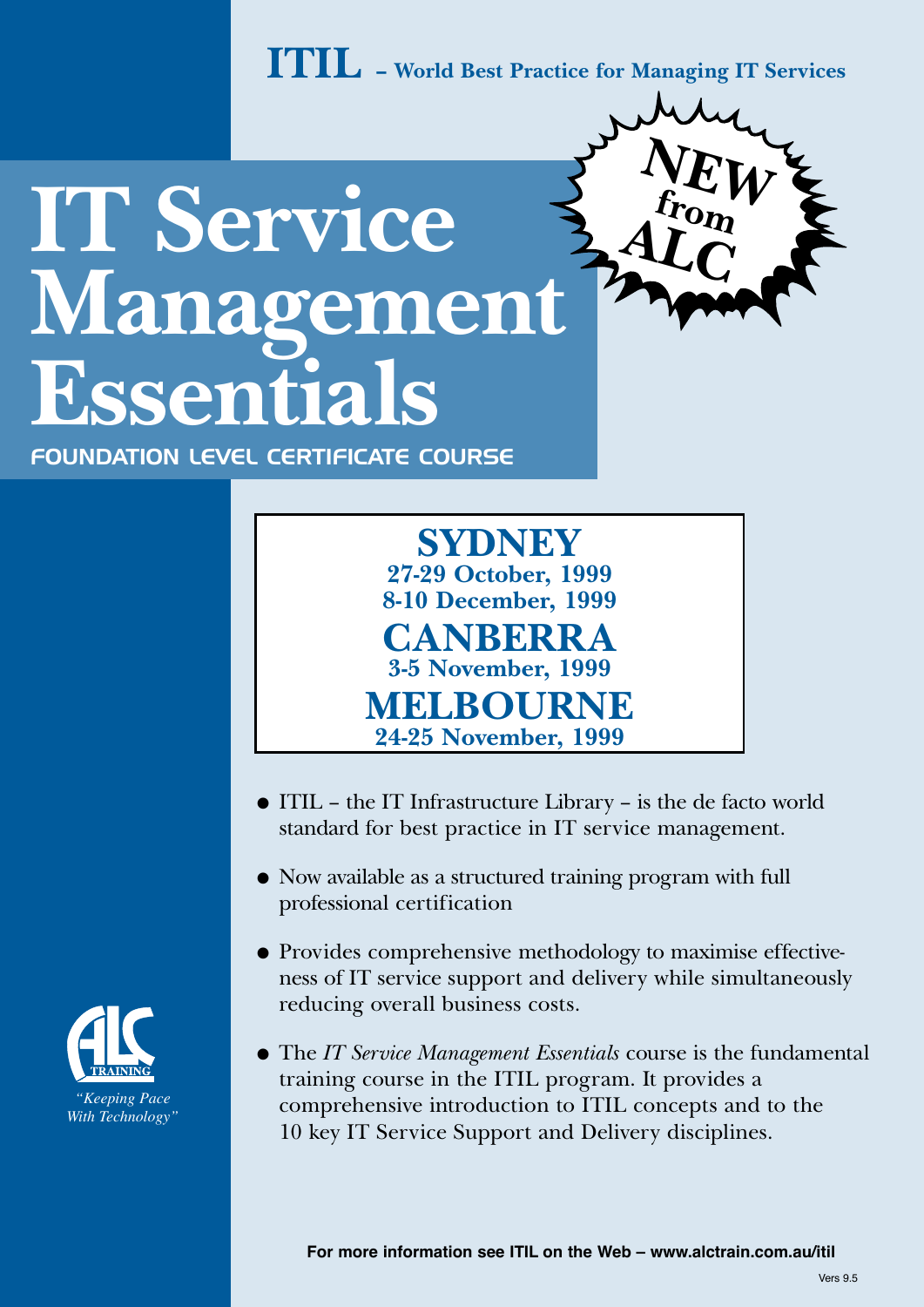### THE ITIL CERTIFICATION PROGRAM

ITIL – the IT Infrastructure Library – is a methodology for best practice initially developed by CCTA, the UK Government's Central Computer and Telecommunications Agency. Now in use by thousands of organisations throughout the world, ITIL is accepted as the de facto world standard in IT service management.

The ITIL methodology is now available as a structured training program with fully accredited professional certification. The certification program is available at 3 levels: Foundation, Practitioner and Master Level. Examinations are set and marked by the ISEB / EXIN.

| <b>FOUNDATION LEVEL</b><br>$2^1/2$ Days                                                                                             | <b>PRACTITIONER LEVEL</b><br>2 Days Each Course |                         |                                       | <b>MASTER LEVEL</b><br>13 Days                                                          |
|-------------------------------------------------------------------------------------------------------------------------------------|-------------------------------------------------|-------------------------|---------------------------------------|-----------------------------------------------------------------------------------------|
| This certificate is a<br>pre-requisite for both<br>the Practitioner Level<br>Certificate and the<br><b>Master Level Certificate</b> | Help<br>Desk                                    | Problem<br>Management   | Configuration<br>Management           | This is the premium<br>qualification in the world<br>today for IT Service<br>Management |
|                                                                                                                                     | Change<br>Management                            | Service<br>Management   | Capacity<br>Management                |                                                                                         |
|                                                                                                                                     | Availability<br>Management                      | Cost<br>Management      | Software<br>Distribution &<br>Control |                                                                                         |
|                                                                                                                                     |                                                 | Contingency<br>Planning |                                       |                                                                                         |

*Two examination organisations are accredited by the CCTA to offer formal qualifications in ITIL:*

• **ISEB (Information Systems Examination Board)** operating in the UK, Ireland and Commonwealth countries.

• **EXIN (Examination Institute of the Netherlands)** providing examination elsewhere

Both organisations are non-proprietary and non-profit making, preparing and administering the examinations work closely together on the examinations with the objective of developing a single broad approach while at the same time taking account of differing local conditions.

### WHAT ARE THE BENEFITS OF ITIL?

The ITIL methodology offers a systematic, professional approach to the management of IT service provision. It emphasises the importance of satisfying business needs in a cost-effective manner. Organisations can benefit from adopting an ITIL-based approach to IT Service Management in 4 ways:

- **Reduced Costs** to your organisation are achieved because an effective methodology leads to greater productivity and more efficient practices through best use of skills, experience and resources
- A solid foundation for growth. ITIL ensures that your organisation builds its IT services on a solid foundation of proven principles. This is a key factor in business success and has never been more important than in today's rapidly changing environment.
- **Improved user and customer satisfaction.** ITIL ensures your IT services are designed and developed in sympathy with customer/user needs and goals. This ensures better communication and information between IT staff and users/customers which in turn translates into better performance for your organisation
- A quality approach to IT service provision leads to more professional staff who are more effective in their work performance. This in turn leads to lower staff turnover and higher staff morale.

#### **What Others Say**

*"Great methodology and would like to continue on the certification path."*  **Steve Worth, Andersen Consulting** 

*"Every company should adopt this plan".* **Paul J. Richard, Canadian Depository for Securities** 

*"A must, for any IT profession."*  **Erwin Chong, Consumers Gas** 

*"I found this session to be very informative and a definite benefit to my new position in IT."* **Howard Ziedenberg, Bell Sygma** 

*"This is a great introduction to ITIL and a starting point to go further with the practitioner specialisations."* **Elizabeth Lovat, Mackenzie Financial** 

*"Excellent course. I highly recommend this course to all levels."* 

**Brian Bas, Siemens Electric Ltd**

*"I feel the ITIL processes will certainly help us get better organised. I am very impressed."*  **Steve Sullivan,** 

**Region 3 Hospital Corporation**

#### THE ITIL Information kit

If you want further information on ITIL we will be pleased to send you the **ITIL Information Kit.**

Just email itil@alctrain.com.au or else phone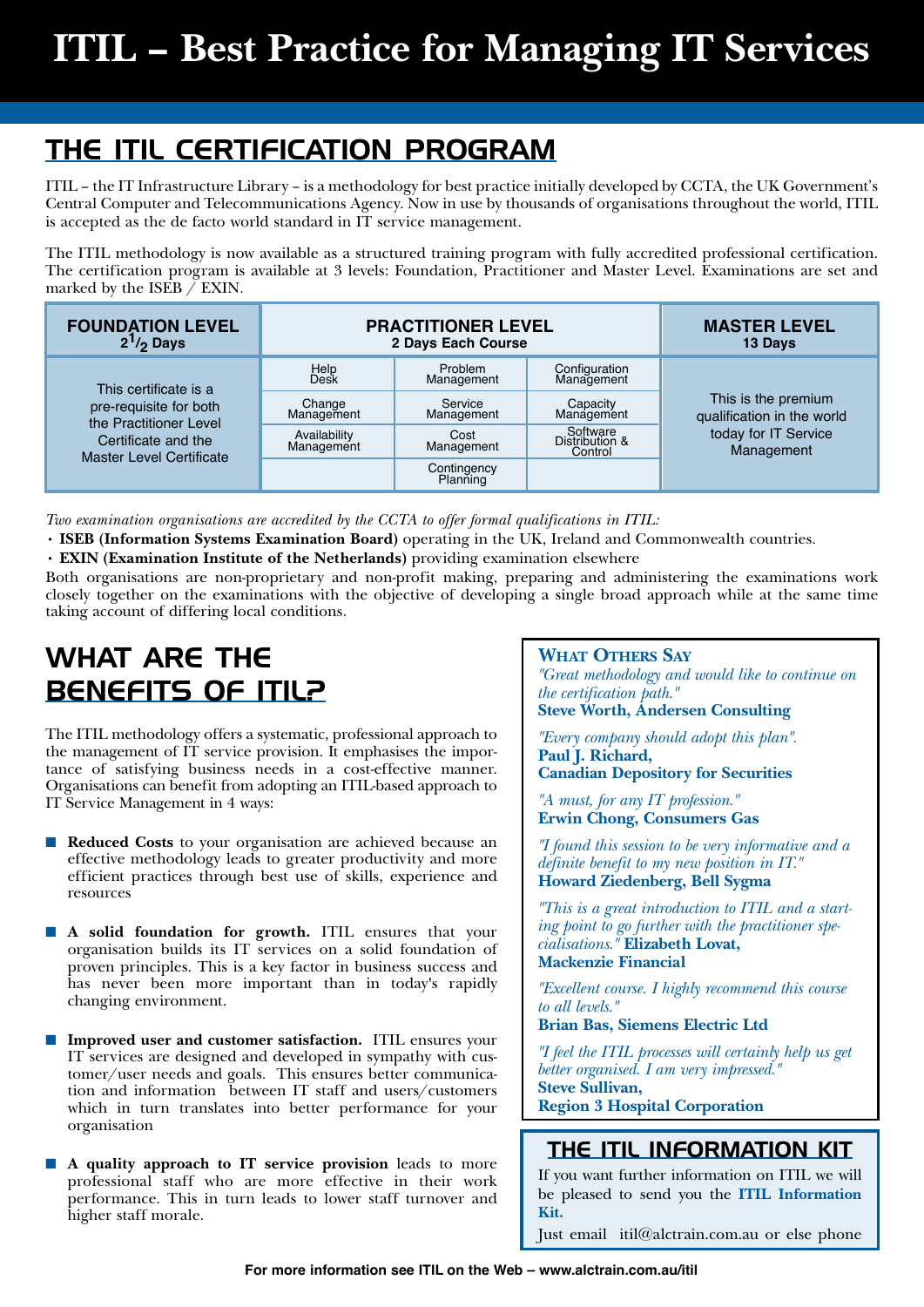

tion.

Course CONTENTS

Course Objectives

The *IT Service Management Essentials* training course is the fundamental course in the ITIL program. It is designed to provide participants with a comprehensive introduction of the ITIL approach to IT Service Management and is intended for all personnel who want to become familiar with best practices in this area.

This course describes how ten key IT Service Support & Delivery disciplines relate to each other and to wider IT business issues. The focus is on taking an integrated approach to IT service management and linking key IT functions through implementation of effective communication channels and processes.

Participants will gain knowledge of proven techniques to improve the credibility and effectiveness of IT that in turn will reduce overall business costs and maximise the efficiency of the IT service support and delivery func-

#### **1. Introduction to Service Management**

- IT as a Service Organisation
- Service Management Processes
- The need for a Service orientation

#### **2. Configuration Management**

- A discipline for controlling IT assets
- How CM is the foundation for IT Service Management

#### **3. Help Desk**

- The critical role in building good customer relations
- Central point of contact
- Incident control

#### **4. Problem Management**

- A disciplined approach to managing problems
- Incidents, problems & known errors
- Problem analysis leading to problem prevention

#### **5. Change Management**

- A systematic approach to change management
- Types of change and impact analysis
- Maintaining baselines and emergency changes

#### **6. Software Control & Distribution**

- Software changes into the live environment.
- Distributing software to remote locations.
- Version control and release strategy

#### **7. Cost Management**

- Understanding the costs of providing an IT service
- Costing and charging
- Estimating and monitoring cost

#### **8. Capacity Management**

- Capacity elements
- How to measure and report capacity usage
- Performance monitoring and tuning

#### **9. Availability Management**

- Building a cost effective, high-quality service that will meet SLA requirements.
- Availability elements and definitions
- Reliability and resilience
- Availability monitoring

#### **10. Contingency Planning**

- Risk Analysis & Assessment
- Risk Management
- The Contingency Plan and Disaster Recovery

#### **11. Service Level Management**

- What is a SLA and its purpose
- What should be in a SLA
- Managing and monitoring SLAs

#### **12. Review & Examination**

● 60 minutes duration; 40 multiple choice questions